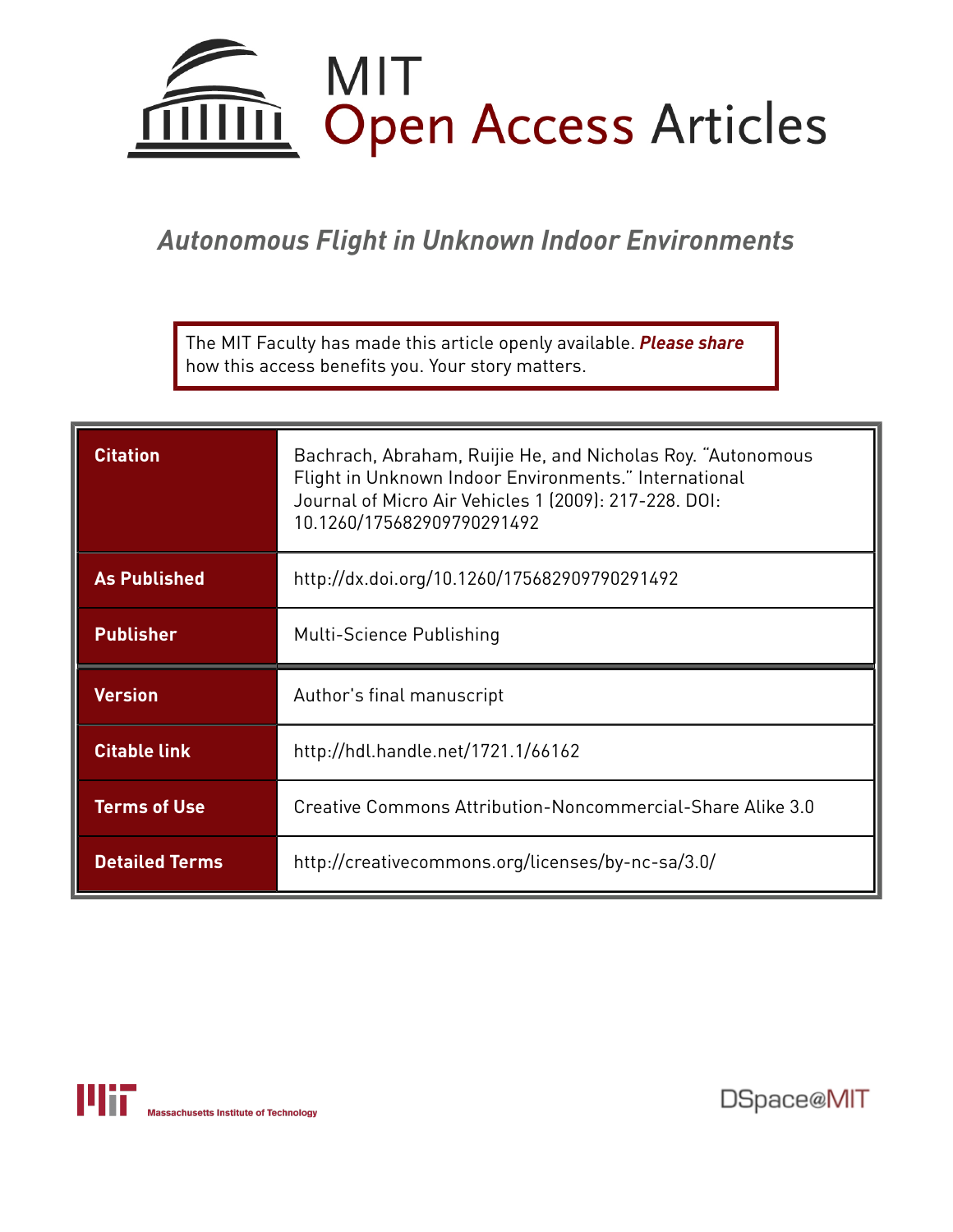## **Autonomous Flight in Unknown Indoor Environments**

Abraham Bachrach, Ruijie He and Nicholas Roy<sup>∗</sup> Massachusetts Institute of Technology, Cambridge, MA, USA

#### **A**BSTRACT

**T**his paper presents our solution for enabling a quadrotor helicopter, equipped with a laser rangefinder sensor, to autonomously explore and map unstructured and unknown indoor environments. While these capabilities are already commodities on ground vehicles, air vehicles seeking the same performance face unique challenges. In this paper, we describe the difficulties in achieving fully autonomous helicopter flight, highlighting the differences between ground and helicopter robots that make it difficult to use algorithms that have been developed for ground robots. We then provide an overview of our solution to the key problems, including a multilevel sensing and control hierarchy, a high-speed laser scan-matching algorithm, an EKF for data fusion, a high-level SLAM implementation, and an exploration planner.<sup>[1](#page-1-0)</sup> Finally, we show experimental results demonstrating the helicopter's ability to navigate accurately and autonomously in unknown environments.

#### **1 INTRODUCTION**

Micro Aerial Vehicles (MAVs) are increasingly being used in military and civilian domains, including surveillance operations, weather observation, and disaster relief coordination. Enabled by GPS and MEMS inertial sensors, MAVs that can fly in outdoor environments without human intervention have been developed [\[2,](#page-9-0) [3,](#page-9-1) [4,](#page-9-2) [5\]](#page-9-3).

Unfortunately, most indoor environments and many parts of the urban canyon remain without access to external positioning systems such as GPS. Autonomous MAVs today are thus limited in their ability to fly through these areas. Traditionally, unmanned vehicles operating in GPS-denied environments can rely on dead reckoning for localization, but these measurements drift over time. Alternatively, simultaneous localization and mapping (SLAM) algorithms build a map of the environment around the vehicle while simultaneously using it to estimate the vehicle's position. Although there have been significant advances in developing accurate, drift-free SLAM algorithms for large-scale environments, these algorithms have focused almost exclusively on ground or underwater vehicles. In contrast, attempts to



Figure 1: Our quadrotor helicopter. Sensing and computation components include a Hokuyo Laser Rangefinder (1), laserdeflecting mirrors for altitude (2), a monocular camera (3), an IMU (4), a Gumstix processor (5), and the helicopter's internal processor (6)

<span id="page-1-1"></span>achieve the same results with MAVs have not been as successful due to a combination of limited payloads for sensing and computation, coupled with the fast, unstable dynamics of the air vehicles.

In this work, we present our quadrotor helicopter system, shown in Figure [1,](#page-1-1) that is capable of autonomous flight in unstructured indoor environments, such as the one shown in Figure [2.](#page-2-0) The system employs a multi-level sensor processing hierarchy designed to meet the requirements for controlling a helicopter. The key contribution of this paper is the development of a fully autonomous quadrotor that relies only on onboard sensors for stable control without requiring prior maps of the environment.

After discussing related work in Section [2,](#page-1-2) we begin in Section [3](#page-2-1) by analyzing the key challenges MAVs face when attempting to perform SLAM. We then give an overview of the algorithms employed by our system. Finally, we demonstrate our helicopter navigating autonomously in 3 different unstructured indoor environments.

## **2 RELATED WORK**

<span id="page-1-2"></span>In recent years, autonomous flying robots has been an area of increasing research interest. Many capabilities have been developed for autonomous operations in outdoor environments, including high-speed flight through cluttered environments [\[3\]](#page-9-1), helicopter acrobatics [\[4\]](#page-9-2), autonomous landing

<sup>∗</sup>Email addresses: {abachrac, ruijie, nickroy}@mit.edu

<span id="page-1-0"></span><sup>&</sup>lt;sup>1</sup>The system described in this paper was originally presented for the 2009 European Micro Air Vehicle Conference [\[1\]](#page-9-4)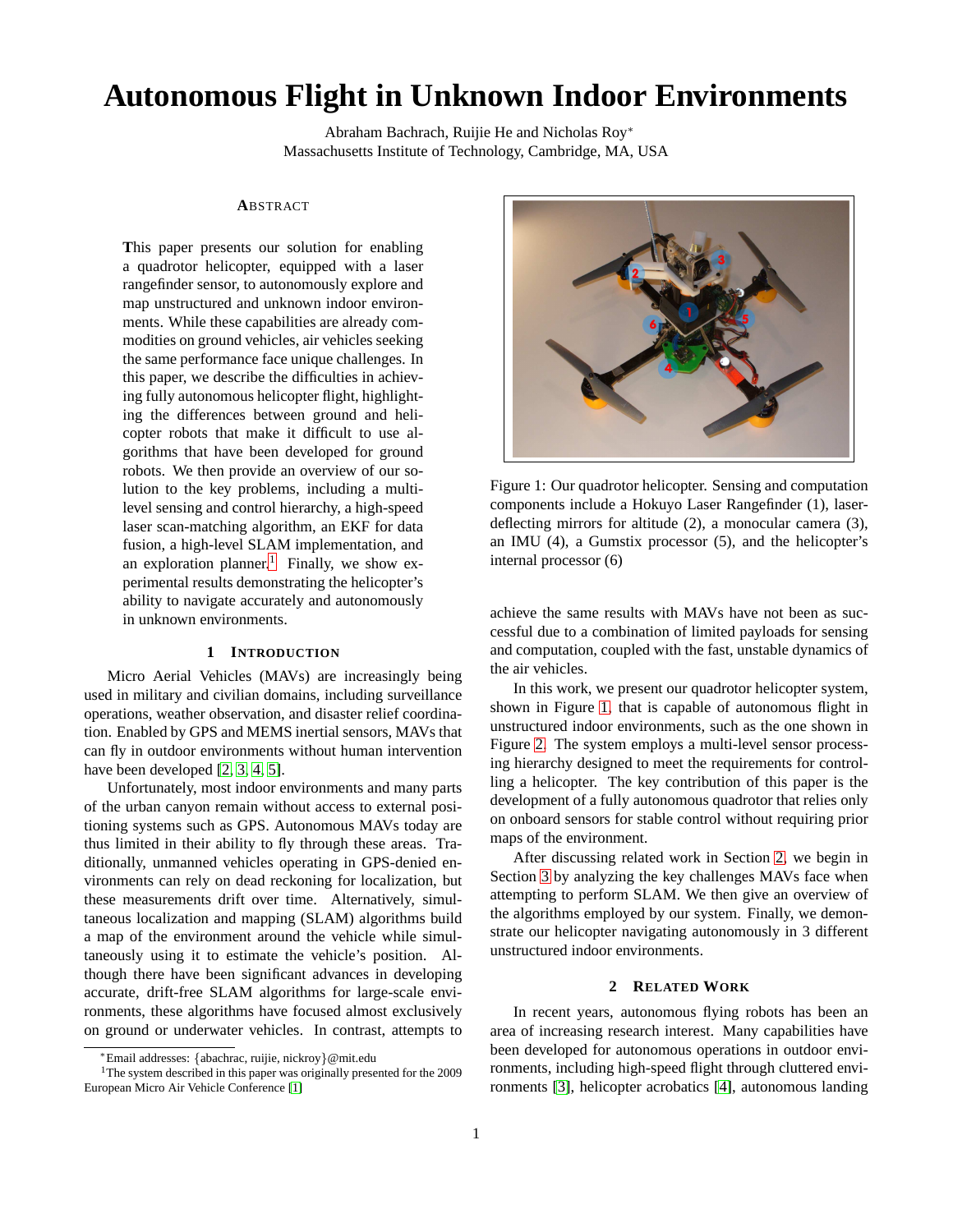

Figure 2: Autonomous flight in unstructured indoor environments

<span id="page-2-0"></span>and terrain mapping [\[5\]](#page-9-3), coordinated tracking and planning of ground vehicles [\[2\]](#page-9-0), etc. These systems typically take advantage of GPS measurements for state estimation, which are not available indoors.

While some authors [\[6,](#page-9-5) [7\]](#page-9-6) have demonstrated indoor flight using GPS simulated from motion capture systems, we seek to develop flying robots that are able to operate autonomously while carrying all sensors used for localization, control and navigation onboard. Other authors [\[8,](#page-9-7) [9\]](#page-9-8) use a small number of ultrasound sensors to perform altitude control and obstacle avoidance. Their helicopters are able to take-off, land and hover autonomously; however, they do not achieve goal-directed flight.

There have been numerous efforts to fly helicopters autonomously indoors using monocular camera sensors. [\[10\]](#page-9-9) performed visual servoing over known Moire patterns to extract the full 6 degree-of-freedom state of the vehicle for control, while [\[11\]](#page-9-10) detects lines in a hallway, and [\[12\]](#page-9-11) tracked edges in office environments with known structure. While these authors have demonstrated autonomous flight in limited indoor environments, their approaches have been constrained to environments with specific features, and thus may not work as well for general navigation in GPS-denied environments. [\[13\]](#page-9-12) extracted corner features that are fed into an EKF-based Vision-SLAM framework, building a low-resolution 3D map sufficient for localization and planning. However, an external motion capture system was used to simulate inertial sensor readings.

This paper builds on our previous work in [\[14\]](#page-9-13), where we presented a planning algorithm for a laser-equipped quadrotor helicopter that is able to navigate autonomously indoors with a given map. Here, we extend the work by developing a system that is able to navigate, localize, build maps and explore autonomously *without* a prior map.

Recently, [\[15,](#page-9-14) [16\]](#page-9-15) designed helicopter configurations that were similar to the one presented in [\[14\]](#page-9-13). [\[15\]](#page-9-14) scan-matched successive laser scans to hover their quadrotor helicopter, while [\[16\]](#page-9-15) used particle filter methods to globally localize their helicopter with a precomputed map that was generated by a ground-based robot. However, none of these papers present experimental results demonstrating the ability to stabilize all 6 *dof* of the helicopter autonomously using the onboard sensors.

## **3 MAV-SPECIFIC CHALLENGES**

<span id="page-2-1"></span>In the ground robotics domain, combining wheel odometry with sensors such as laser rangefinders, sonars, or cameras in a probabilistic SLAM framework has proven very successful [\[17\]](#page-9-16). Many algorithms exist that accurately localize ground robots in large-scale environments. Unfortunately, the process of mounting equivalent sensors onto a helicopter and using existing SLAM algorithms does not result in the same success. The requirements and assumptions that can be made with flying robots are sufficiently different from those that can be made with ground robots that they must be managed differently.

#### <span id="page-2-2"></span>*3.1 Payload*

MAVs have a maximum amount of vertical thrust that they can generate to remain airborne, which severely limits the amount of payload available for sensing and computation compared to similar sized ground vehicles. This weight limitation eliminates popular sensors such as SICK laser scanners, large-aperture cameras and high-fidelity IMUs. Instead, indoor air robots rely on lightweight Hokuyo laser scanners, micro cameras and/or lower-quality MEMS-based IMUs, all of which have limited ranges and fields-of-view and are noisier compared to their ground equivalents.

Unlike ground vehicles, air vehicles are unable to measure odometry directly; most SLAM algorithms need these measurements to initialize the estimates of the vehicle's motion between time steps. Although one can obtain relative position estimates by double-integrating acceleration measurements, lightweight MEMS-based IMUs are often subject to errors that introduce a bias that drifts very quickly. We must therefore obtain relative position estimates measurements by using either visual odometry [\[18\]](#page-9-17) or laser scanmatching [\[19,](#page-9-18) [20\]](#page-9-19) algorithms.

Finally, despite the advances within the community, SLAM algorithms continue to be computationally demanding even for powerful desktop computers, and are therefore not implementable on today's small embedded computer systems that can be mounted onboard indoor MAVs. The computation can be offloaded to a powerful groundstation by transmitting the sensor data wirelessly; however, communication bandwidth then becomes a bottleneck that constrains sensor options. Camera data must be compressed with lossy algorithms before it can be transmitted over WiFi links, which adds noise and delay to the measurements. This noise particularly affects feature detectors which look for high frequency information such as corners in an image. Additionally, while the delay can often be ignored for slow-moving, passivelystable ground robots, helicopters have fast and unstable dy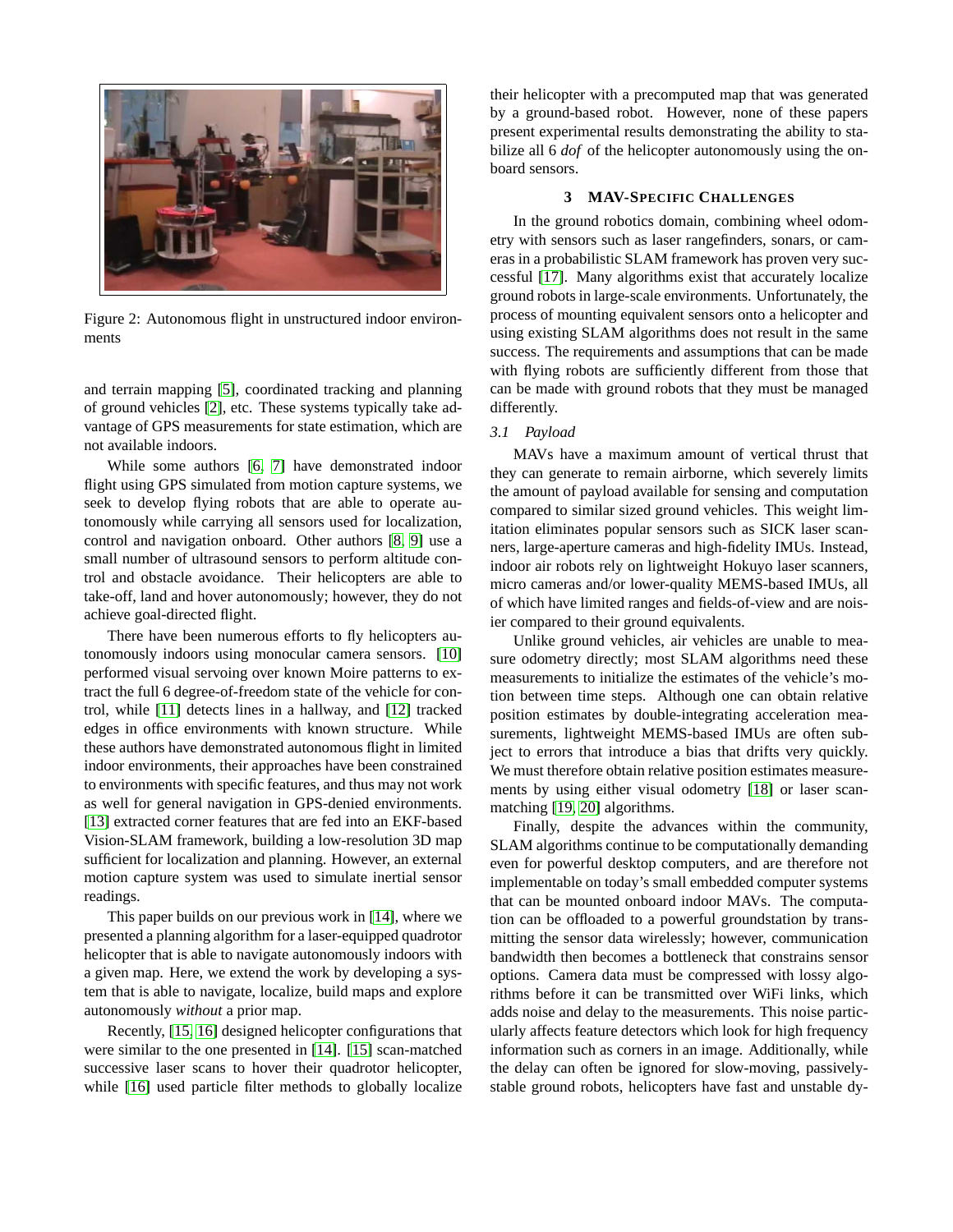namics, making control under large sensor delay conditions impossible.

#### *3.2 Dynamics*

The helicopter's fast dynamics result in a host of sensing, estimation, control and planning implications for the vehicle. Filtering techniques such as Kalman Filters are often used to obtain better estimates of the true vehicle state from noisy measurements. Smoothing the data generates a cleaner signal, but adds delay to the state estimates. While delays generally have insignificant effects on vehicles with slow dynamics, the effects are amplified by the MAV's fast dynamics.

In addition, as will be discussed in Section [4,](#page-3-0) the quadrotor is well-modeled as a simple  $2^{nd}$ -order dynamic system with no damping. The underdamped nature of the dynamics model implies that simple proportional control techniques are insufficient to stabilize the vehicle, since any delay in the system will result in unstable oscillations. This effect has been observed experimentally. We must therefore add damping to the system through the feedback controller, which emphasizes the importance of obtaining accurate and timely state estimates for both position and velocity. Traditionally, most SLAM algorithms for ground robots completely ignore the velocity states.

Unlike ground vehicles, a MAV cannot simply stop and re-evaluate when its state estimates have large uncertainties. Instead, the vehicle is likely to be unable to estimate its velocity accurately, and may instead pick up speed or oscillate, degrading the sensor measurements further. Therefore, planning algorithms for air vehicles must not only be biased towards paths with smooth motions, but must also explicitly reason about uncertainty in path planning, as demonstrated in [\[14\]](#page-9-13); motivating our exploration strategy in Section [5.4.](#page-6-0)

## <span id="page-3-7"></span>*3.3 3D effects*

Finally, MAVs operate in a truly 3D environment since they can hover at different heights. The visible 2D slice of a 3D environment can change drastically with height and attitude, as obstacles suddenly appear or disappear. However, if we treat map changes resulting from changes in height and attitude as sensor errors, allowing the map to be updated to account for these changes, we will see that a 2D representation of the environment is surprisingly useful for MAV flight.

## **4 SYSTEM OVERVIEW**

<span id="page-3-0"></span>We addressed the problem of autonomous indoor flight as primarily a software challenge, focusing on algorithms rather than exotic hardware. To that end, we used off-the-shelf hardware throughout the system. Our quadrotor helicopter, shown in Figure [1,](#page-1-1) is the AscTec Hummingbird from Ascend-ing Technologies GmBH<sup>[2](#page-3-1)</sup>, and is able to carry roughly  $250g$ of payload. We outfitted it with a Gumstix $3$  microcomputer, which provides a WiFi link between the vehicle and a ground

control station, and a lightweight Hokuyo<sup>[4](#page-3-3)</sup> laser rangefinder for localization. The laser rangefinder provides a 270° fieldof-view at  $40Hz$ , up to an effective range of  $30m$ . We deflect some of the laser beams downwards to estimate height above the ground plane.

The AscTec Hummingbird helicopter is equipped with attitude stabilization, using an onboard IMU and processor to stabilize the helicopter's pitch and roll [\[21\]](#page-9-20). This tames the nastiest portions of the quadrotor's extremely fast, nonlinear, and unstable dynamics [\[7\]](#page-9-6), allowing us to focus on stabilizing the remaining degrees of freedom in position and heading. The onboard controller takes 4 inputs,  $\mathbf{u} = [u_{\phi}, u_{\psi}, u_t, u_{\theta}],$ which denote the desired pitch and roll angles, overall thrust and yaw velocities respectively. The onboard controller allows the helicopter's dynamics to be approximated with simple  $2^{nd}$ -order linear equations:

<span id="page-3-5"></span>
$$
\ddot{x}^b = k_\phi u_\phi + b_\phi \qquad \ddot{z} = k_t u_t + b_t \n\ddot{y}^b = k_\psi u_\psi + b_\psi \qquad \dot{\theta} = k_\theta u_\theta + b_\theta \qquad (1)
$$

where  $\ddot{x}^b$  and  $\ddot{y}^b$  are the resultant accelerations in body coordinates, while  $k_*$  and  $b_*$  are model parameters that are functions of the underlying physical system. We learn these pa-rameters by flying the helicopter inside a Vicon<sup>[5](#page-3-4)</sup> motion capture system and fitting parameters to the data using a leastsquares optimization method. We also experimented with a dynamics model that includes damping terms,

$$
\ddot{s} = k_1 u + k_2 \dot{s} + b \tag{2}
$$

However, when fitting this model to the data, we found that  $k_2 \approx 0$ , confirming pilot experience that the system is underdamped. Using the Matlab<sup>®</sup> linear quadratic regulator (LQR) toolbox, we then find feedback controller gains for the dynamics model in Equation [1.](#page-3-5)

To compute the high-precision, low-delay state estimates needed to stabilize the vehicle, we designed the 3-level sensing and control hierarchy, shown in Figure [3,](#page-4-0) distinguishing processes based on the real-time requirements of their respective outputs. This system was designed as a combination of asynchronous modules, building upon the CARMEN<sup>[6](#page-3-6)</sup> robot navigation toolkit's software architecture. We describe the individual modules in the next section.

#### **5 ENABLING TECHNOLOGIES**

#### *5.1 Laser Scan-Matching Algorithm*

As discussed in Section [3.1,](#page-2-2) we cannot directly measure the MAV's relative position. Instead, we align consecutive scans from the laser rangefinder to estimate the vehicle's motion using a standard technique from robotics known as scanmatching [\[22\]](#page-9-21). The goal of scan-matching is to find the most

<sup>2</sup>Ascending Technologies GmBH. <http://www.asctec.de>

<span id="page-3-2"></span><span id="page-3-1"></span><sup>3</sup>Gumstix Verdex. <http://www.gumstix.com>

<sup>4</sup>Hokuyo UTM-30LX Laser. <http://www.hokuyo-aut.jp>

<span id="page-3-4"></span><span id="page-3-3"></span><sup>5</sup>Vicon Motion Capture Systems. <http://www.vicon.com>

<span id="page-3-6"></span><sup>6</sup>CARMEN. <http://carmen.sourceforge.net>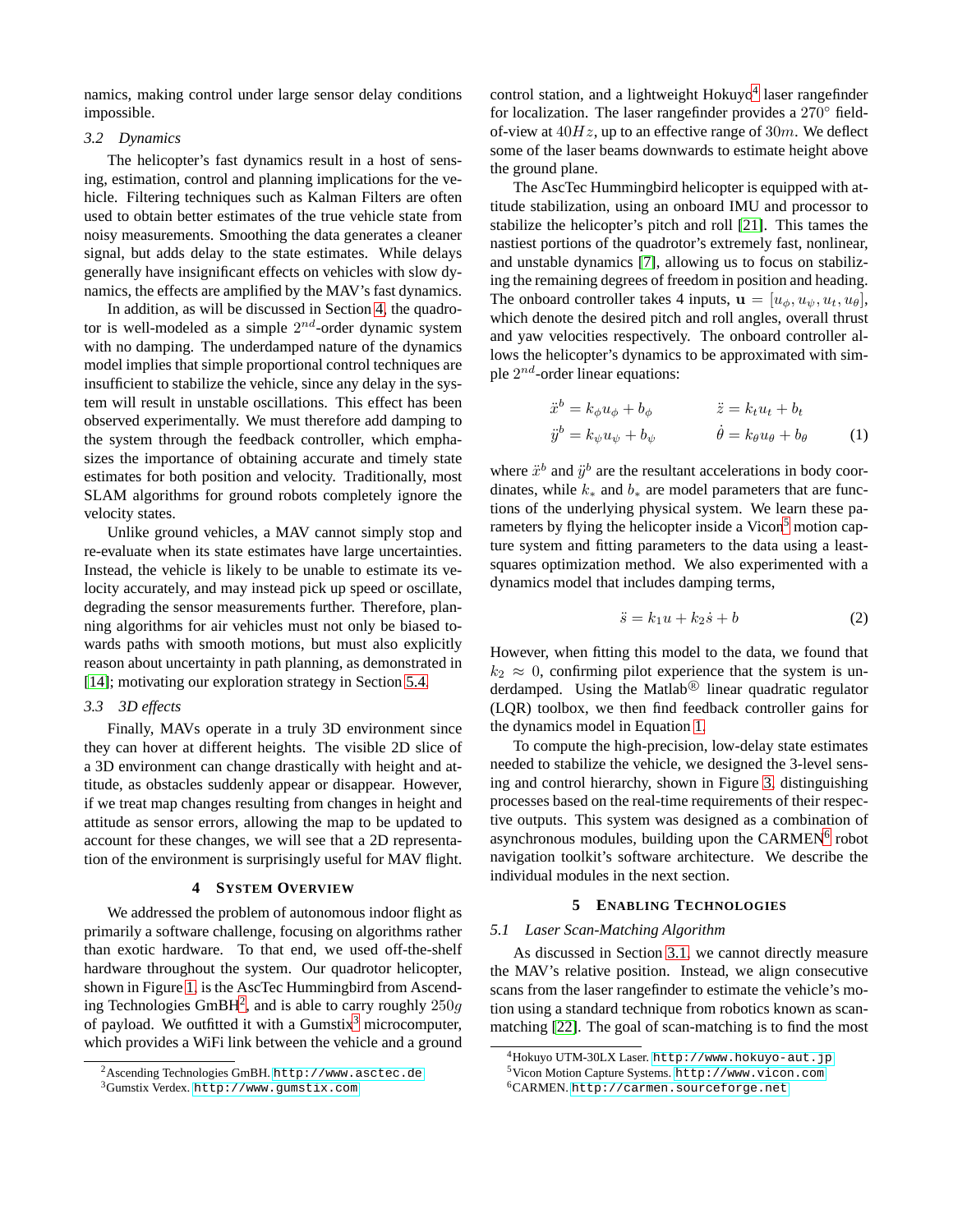

<span id="page-4-0"></span>Figure 3: Schematic of our hierarchical sensing, control and planning system. At the base level, the onboard IMU and controller (green) create a tight feedback loop to stabilize the vehicle's pitch and roll. The yellow modules make up the real-time sensing and control loop that stabilize the vehicle's pose at the local level and avoids obstacles. Finally, the red modules provide the high-level mapping and planning functionalities.

likely alignment between pairs of laser scans, subject to the assumption that the same laser points are generated from the same physical object in the environment from time-step to time-step. Any deviation in the estimated range along the same bearing is assumed to be sensor noise. An additional constraint is that the alignment operator is a rigid body transformation on one of the scans, which corresponds to a rigid body transformation on the center of body of the vehicle. As a result, searching for the most likely alignment of laser scans corresponds to searching for the most likely motion of the vehicle between scans.

Scan-matching assumes that all range measurements are taken independently, which allows the likelihood of an alignment to be computed as the product of likelihoods for each individual point in the scan. There are a number of possible models of measurement likelihood. In our implementation, we follow Olson et al's model [\[20\]](#page-9-19) of measurement likelihood of subsequent scans as a generative probabilistic model given by a Gaussian blur of a polygonal reduction of previous scans. That is, a representation of the previous scan is constructed as a set of piece-wise linear contours  $\{C\}$ , and the probability of a single lidar point  $(x, y)$  is approximated as proportional to the distance,  $d$ , to the nearest contour  $C_i$ , such that

$$
P(x, y|C_i) \propto e^{(-d/\sigma)}
$$

where  $\sigma$  is a variance parameter that accounts for the sensor's noise characteristics.

Given the likelihood model from a previous scan, scanmatching proceeds by searching for the rigid transform  $(x, y, \theta)$  for a subsequent scan. Many scan-matching algorithms use gradient descent techniques to optimize these values. However, since the 3D pose likelihood space is often very complicated, even for fairly simple environments, gradient descent is subject to local optima. We instead use a very robust, if potentially computationally inefficient, exhaustive search over a grid of possible poses. While this exhaustive search might initially seem hopelessly inefficient, if implemented carefully, it can be performed fast enough to run in realtime. In our implementation, we use a grid spacing of 7.5mm in x, y, and .15 $\degree$  in  $\theta$ . At this resolution, it takes approximately 5ms to search over the approximately 15, 000 candidate poses in the search grid to find the best pose for an incoming scan.



Figure 4: (a) Laser points from two consecutive scans. Notice that although the two scans cover much of the same area of the environment, a rotational error creates substantial misalignment. (b) The resulting scans after scan-matching. Although some parts of the scans still do not align due to occlusion, sensor error or 3D effects, the majority of the points overlap.

#### *5.2 EKF Data Fusion*

The scan matcher outputs the estimated vehicle position  $(x, y, \theta)$ , so to compute the full state estimate, including the velocities, we use an EKF to fuse the scan matcher estimates with the acceleration readings from the IMU. This has several advantages over directly using the position estimates from the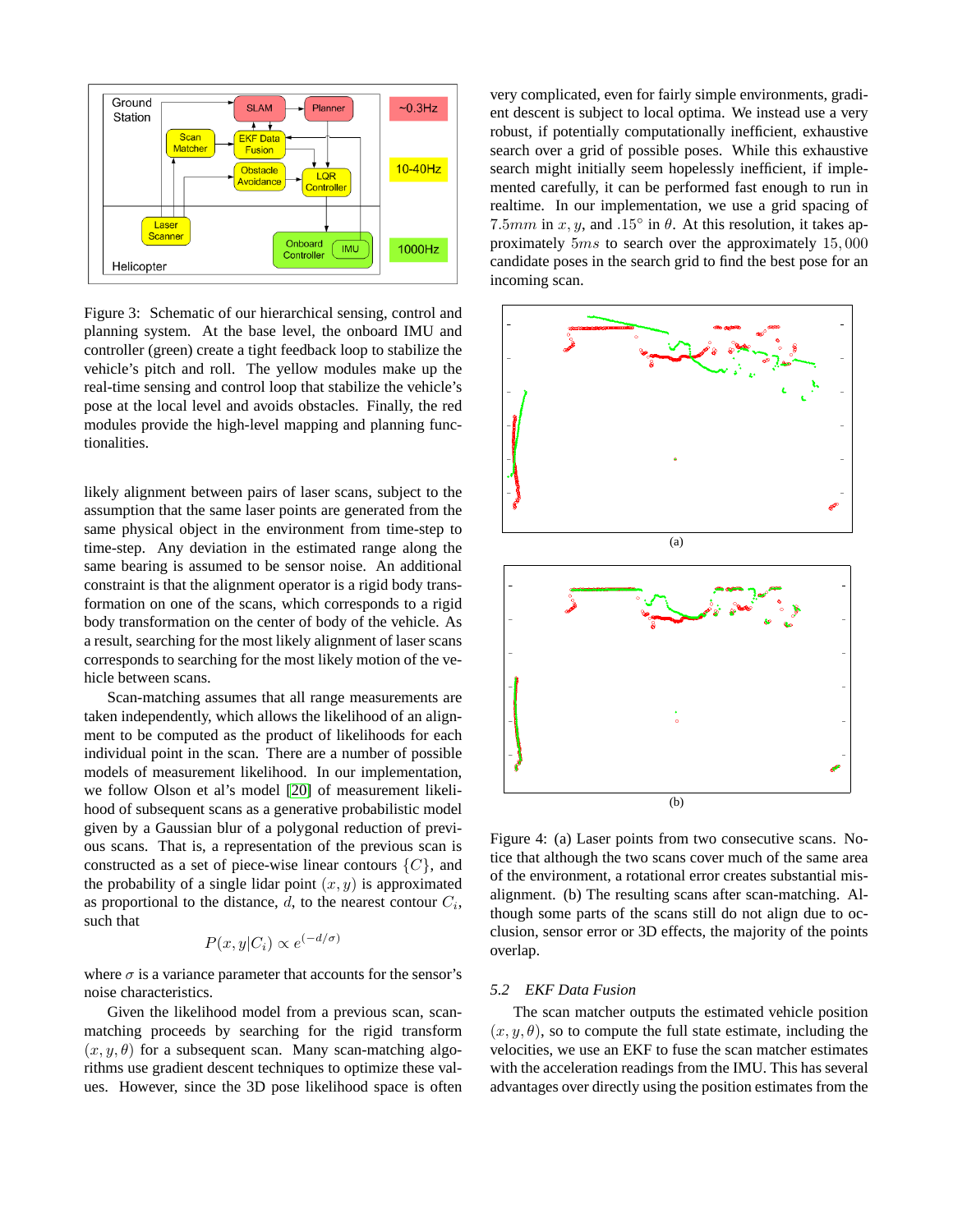scan matcher and their derivatives to control the vehicle. Although the IMU readings drift significantly and are therefore not useful over extended time periods, they are useful over short time periods, allowing us to improve our estimate of the vehicle's velocities.

Our filter is a standard EKF, implemented using the open source KFilter library<sup>[7](#page-5-0)</sup>. We use the filter to estimate the positions, velocities, and accelerations of the vehicle, along with the biases in the IMU. By flying the helicopter with the state estimation process running in a motion capture system, we obtain ground-truth values with which to compare our state estimates.

<span id="page-5-1"></span>

<span id="page-5-2"></span>Figure 5: Comparison of the position (a) and velocity (b) estimated by the onboard sensors (red) with ground truth measurements (blue).

Figures [5\(a\)](#page-5-1) and [5\(b\)](#page-5-2) demonstrate the quality of our EKF state estimates. We compared the EKF state estimates with ground-truth state estimates recorded by the motion capture system, and found that the estimates originating from the laser range scans match the ground-truth values closely in both position and velocity. Throughout the 1min flight, the average distance between the two position estimates was less that 1.5cm. The average velocity difference was  $0.02m/s$ , with a standard deviation of  $0.025m/s$ . The vehicle was not given any prior information of its environment (i.e., no map). However, since all the walls in the room were constantly within the laser's field-of-view in this experiment, the SLAM module was not needed to eliminate drift.

## *5.3 SLAM*

We made use of the publicly available implementation of the GMapping [\[23\]](#page-9-22) algorithm that is available in the OpenSlam repository<sup>[8](#page-5-3)</sup>, which performs SLAM in 2D. Despite the fact that the helicopter operates in the full 3D environment, the algorithm works surprisingly well and serves as a proof of concept for implementing SLAM on a MAV.

GMapping is an efficient Rao-Blackwellized particle filter which learns grid maps from laser range data. We chose it due to its outstanding accuracy, real-time performance, and its ability to handle changes to the 2D map that occur due to changing height and attitude, as discussed in Section [3.3.](#page-3-7) While the algorithm worked reasonably well out of the box, we made modifications that improved its performance when used in 3D environments on a MAV. The motion model for the particles in the GMapping algorithm was based on a standard motion model for ground robots with wheel odometry. However, since we use estimates computed by the laser scan matching module, we modified GMapping's motion model to propagate the particles using the uncertainties computed by the scan-matching module.

In addition to the motion model, we modified the map representation so that the map gets updated rapidly in response to changes in height. The algorithm computes the probability that each grid cell is occupied or free based on the number of times a laser beam reflects off, or passes through, the cell. If a particular cell has been hit many times, the algorithm places a very high confidence that the cell is occupied. However, if the helicopter changes heights, and the cell becomes part of free space, this confidence is no longer warranted. Unfortunately the laser must pass through the cell at least as many times as it was hit before the algorithm will be convinced that the cell is actually now free, resulting in a very slow adaptation of the map. Hence, we modified the map representation to cap the maximum confidence for each grid cell, allowing it to change from occluded to free (and vice-versa) more rapidly.

With these modifications, we are able to create large scale maps of the environment such as those shown in Section [6.](#page-7-0) The algorithm usually takes 1 to 2 seconds to process incoming laser scans, allowing it to be run online, but is not suitable to be directly incorporated into the real-time control loop. Instead, the GMapping algorithm periodically sends position corrections to the data fusion EKF. Since the position corrections are delayed significantly from when the measurement upon which they were based was published, we must account for this delay when we incorporate the correction.

<span id="page-5-0"></span> $7$ KFilter.<http://kalman.sourceforge.net>

<span id="page-5-3"></span><sup>8</sup>OpenSlam. <http://openslam.org>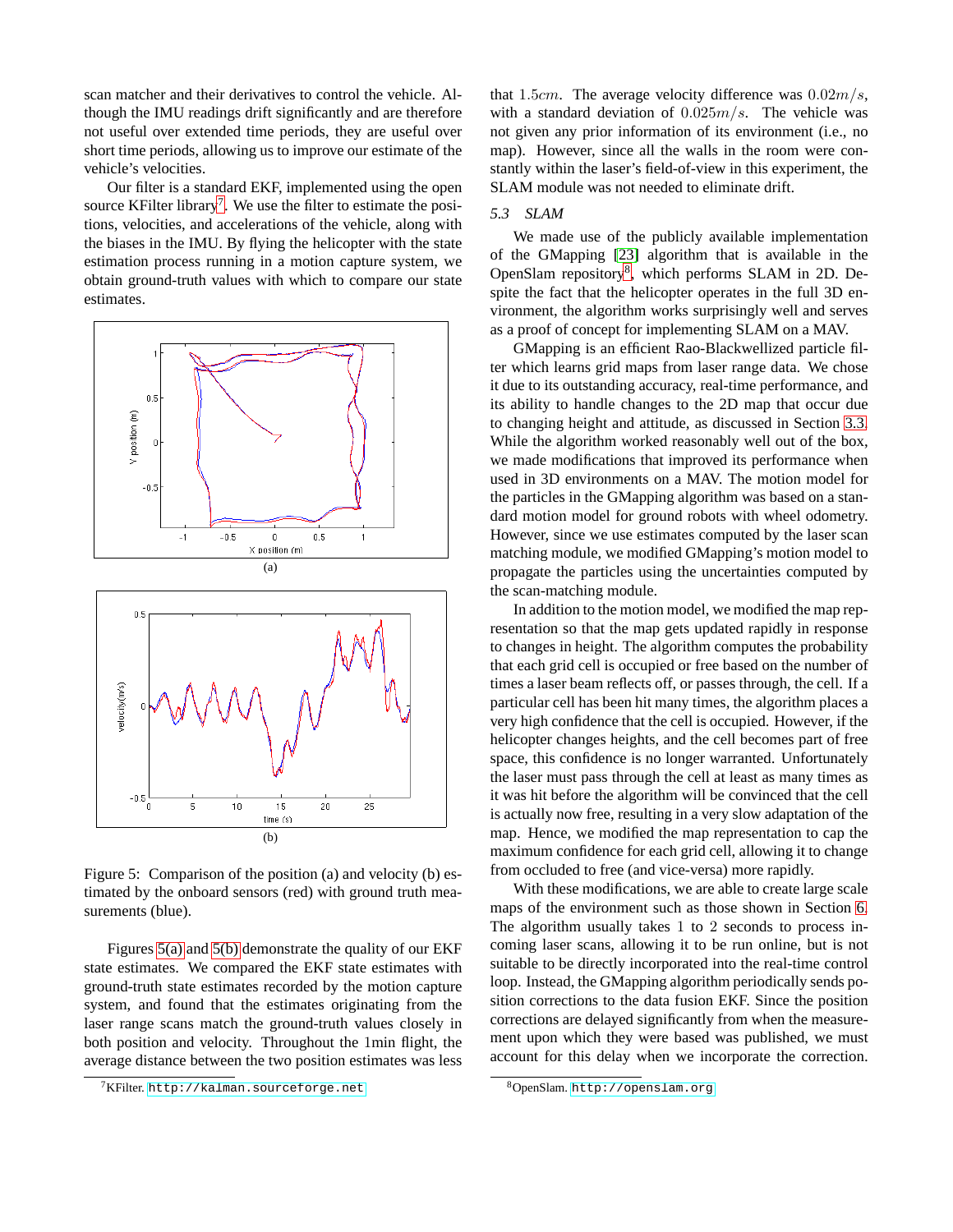This is done by retroactively modifying the appropriate position in the state history. All future state estimates are then recomputed from this corrected position, resulting in globally consistent state estimates. By incorporating the SLAM corrections after the fact, we allow the state estimates to be processed and published with low enough delay to control the MAV, while still incorporating the information from SLAM to ensure drift-free position estimates.

## <span id="page-6-0"></span>*5.4 Planning and Exploration*

In addition to computing globally consistent state estimates, the map generated by the SLAM algorithm is used to plan actions for the vehicle autonomously. Full autonomy requires a high-level planner that enables the MAV to explore environments without any human intervention. While exploration has been well-researched in ground robotics, differences between air and ground vehicles, as discussed in Section [3,](#page-2-1) require different considerations when deciding where to go next. In particular, the need to constantly provide control signals to the MAV means that while we seek to explore the environment, we must also ensure that the MAV always remains well-localized.

Our algorithm trades off the speed with which the helicopter completes coverage of the environment with safety, ensuring that there are known environmental features within the helicopter sensor's field-of-view as it uncovers unexplored environments. We use a modified definition of frontiers, first proposed in [\[24\]](#page-9-23), to choose possible positions in free space where the MAV should fly to next such that it can make observations of previously unexplored regions in the environment. In [\[24\]](#page-9-23), free cells that are adjacent to unknown cells are grouped into frontier regions as possible goals for the robot. We use a similar method to [\[24\]](#page-9-23) to identify frontier regions, however, for each of these frontier regions, we seek to find a frontier pose that maximizes both the amount of unexplored space that is expected to be observed and the ability of the MAV to localize itself, which we define below.

The first step in our exploration algorithm is to identify candidate frontier regions. Frontier regions are areas in the map where there is a direct transition between free and unexplored cells. Since the walls in occupancy maps such as those generated by GMapping may have small gaps, the set of regions is then filtered to remove spurious frontiers. The algorithm must then identify the pose within these frontier regions that provides the best tradeoff between localization ability, and uncovered area. Searching over all poses in the frontier regions is too slow to allow the algorithm to run online, so frontier poses are sampled in each region. For each sample, two metrics are used to calculate a weight associated with each sample. First, the amount of unexplored space that the MAV will observe can be estimated by simulating the laser sensor data that the MAV is expected to obtain at the sampled pose, given the latest map. By extracting the number of grid cells within the laser's field-of-view that are



<span id="page-6-1"></span>Figure 6: The blue pointers indicate frontiers that allow the MAV to explore and self-localize simultaneously. The laser's field-of-view at those frontiers is drawn in brown. Notice that at the edges of free space, the chosen frontiers position the vehicle such that the expected laser scan spans both unexplored regions for exploration and unique obstacles for localization.

currently unexplored and dividing by the maximum number of grid cells covered by a laser range scan, we get a normalized weight,  $\mathcal{I}_{\mathcal{U}\mathcal{R}}(x)$  in the range of  $[0, 1]$  for the amount of unexplored information that the MAV is expected to observe.

Using this metric alone will result in frontier points that are at the extreme borders of the map facing the unexplored region, since such a pose will maximize the number of grid cells in the laser's field-of-view that are unexplored. Unfortunately, this pose provides no guarantees that the MAV will be able to localize itself, since the unknown environment may not contain enough structure for the relative position estimation algorithms to match against. In the extreme case, the MAV could be facing an open space where the nearest walls are beyond the maximum range of the laser scanner, giving the MAV no information with which to localize itself.

We therefore add an additional "Sensor Uncertainty" metric, first coined in [\[25\]](#page-9-24). Sensor uncertainty is used to quantify the MAV's ability to localize itself at different positions in the map. A sensor uncertainty field maps locations  $x$  in the map to expected information gain,  $x \to \mathcal{I}_{\mathcal{S}\mathcal{U}}(x)$ , by calculating the difference in entropy of the prior and posterior distribution

$$
\mathcal{I}_{\mathcal{SU}}(x) = H(p(x)) - H(p(x|z))\tag{3}
$$

where entropy is

$$
H(p(x)) = -\int p(x)\log p(x)dx
$$
 (4)

Shown in [\[14\]](#page-9-13), the measure of information gain for laser data is typically insensitive to the choice of prior. We therefore use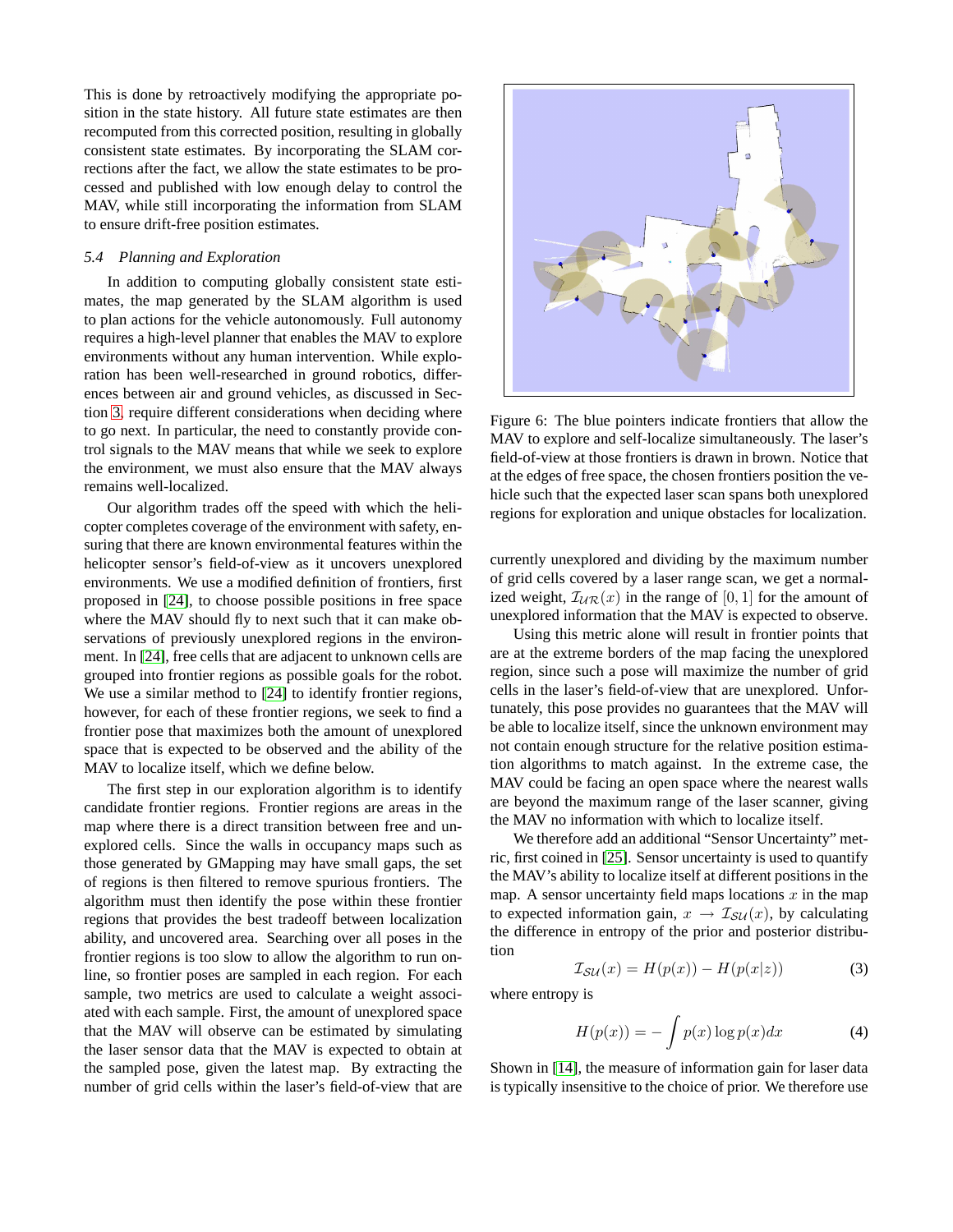a constant prior  $p(x) = \Sigma_0$  such that  $H(p(x)) = C$ , as well as Bayes' rule to compute  $p(x|z) = p(z|x) \cdot p(x)$ , such that

$$
\mathcal{I}_{\mathcal{SU}}(x) = C - H(p(z|x))\Sigma_0 \tag{5}
$$

We compute the entropy of  $p(z|x)$  by deterministically extracting a set of sigma points [\[26\]](#page-9-25), or samples along the main axes of the current covariance estimate, and observing how they are transformed when they are passed through the measurement function. For each sample, we simulate the sensor measurements and find the probability of observing the sensor measurement at each of the sigma points. The lower the probability of observation at the neighboring sigma points, the smaller the entropy of the posterior distribution, and therefore the greater the information gain. Locations with high information gain correspond to locations that generate sensor measurements that we expect to maximize the localization accuracy of the vehicle. After normalizing this with the prior entropy,  $\mathcal{I}_{\mathcal{S}\mathcal{U}}(x)$  is also a weight that lies in the range of [0, 1].

Using these two weights, we are able to find frontiers that maximize both the exploration and localization capabilities of the MAV. In each frontier region, we sample a set of candidate poses, and accept as the goal point for that region, the sample that maximizes the weighted sum of the two information metrics, such that  $\mathcal{I}(x) = \mathcal{I}_{UR}(x) + \mathcal{I}_{SU}(x)$ . Figure [6](#page-6-1) shows the frontier points generated accordingly, where points are chosen such that the expected laser scan will both uncover unexplored regions and observe known obstacles, enabling the MAV to simultaneously explore and localize.

To achieve autonomous exploration of an unknown environment, the planner uses the nearest frontier as its goal and computes a path using the dynamic programming-based path planner in the CARMEN robot navigation toolkit. The frontier extraction modules run fast enough that they are able to re-generate plans as the vehicle moves through the environment and as the map is updated.

## **6 EXPERIMENTS AND RESULTS**

<span id="page-7-0"></span>We integrated the suite of technologies described above to perform autonomous navigation and exploration in unstructured and unknown indoor environments. In this section, we present results demonstrating that the system is capable of fully autonomous operation in a variety of indoor environments. To get a full picture of our system in action, we suggest that the reader also view the videos taken of these experiments available at: <http://groups.csail.mit.edu/rrg/videos.html>.

#### *6.1 Autonomous navigation in open lobbies*

We flew the vehicle across the first floor of MIT's Stata Center. The vehicle was not given a prior map of the environment, and flew autonomously using only sensors onboard the helicopter. In this experiment, the vehicle was guided by a human operator clicking high-level goals in the map that was being built in real-time, after which the planner planned the best path to the goal. The vehicle was able to localize itself and fly stably throughout the environment. Figure [7\(a\)](#page-8-0) shows the final map generated by the SLAM algorithm at the end of the experiment. During the 8min flight until the battery was exhausted, the vehicle flew a distance of 208.6m.

#### *6.2 Autonomous navigation in cluttered environments*

While unstructured, the lack of clutter along the walls in the lobby environment allowed the 2D map assumption to hold fairly well. We next tested our system by flying through a cluttered lab space (Figure [2,](#page-2-0) insert of Figure [7\(b\)\)](#page-8-1), operating close to the ground. At this height, chairs, desks, robots, plants, and other objects in the area caused the 2D crosssectional scan obtained by the laser rangefinder to vary dramatically with changes in height, pitch, and roll. The resultant SLAM map of the environment is shown in Figure [7\(b\).](#page-8-1) The grey features littered within the otherwise free space denote the objects that clutter the environment and are occasionally sensed by the laser rangefinder. Despite the cluttered environment, our vehicle was able to localize itself and maintain a stable flight for 6min over a distance of 44.6m, a feat that would not have been possible with a static map assumption.

## *6.3 Autonomous exploration in office hallways*

Finally, to demonstrate fully autonomous operation of the vehicle, we closed the loop with our exploration algorithm, as discussed in Section [5.4.](#page-6-0) The helicopter was tasked to explore the hallway environment shown in the insert of Figure [7\(c\).](#page-8-2) Once the helicopter took off and began exploring, we had no human control over the helicopter's actions as it autonomously explored the unknown environment. The helicopter continuously searched for and generated paths to areas of new information. Figure [7\(c\)](#page-8-2) shows the map built from 7min of autonomous flight, after traveling a distance of 75.8m.

## **7 CONCLUSION**

In this work, we have developed a quadrotor helicopter that is capable of fully autonomous exploration in unstructured and unknown indoor environments without a prior map, relying solely on sensors onboard the vehicle. By reasoning about the key differences between autonomous ground and air vehicles, we have created a suite of algorithms that accounts for the unique characteristics of air vehicles for estimation, control and planning. Having developed a helicopter platform that has many of the capabilities of autonomous ground robots, we believe that there is great potential for future extensions of such platforms to operate in fully 3-dimensional environments.

#### **ACKNOWLEDGMENTS**

Abraham Bachrach was supported by the ARO MAST CTA, Ruijie He was supported by the Republic of Singapore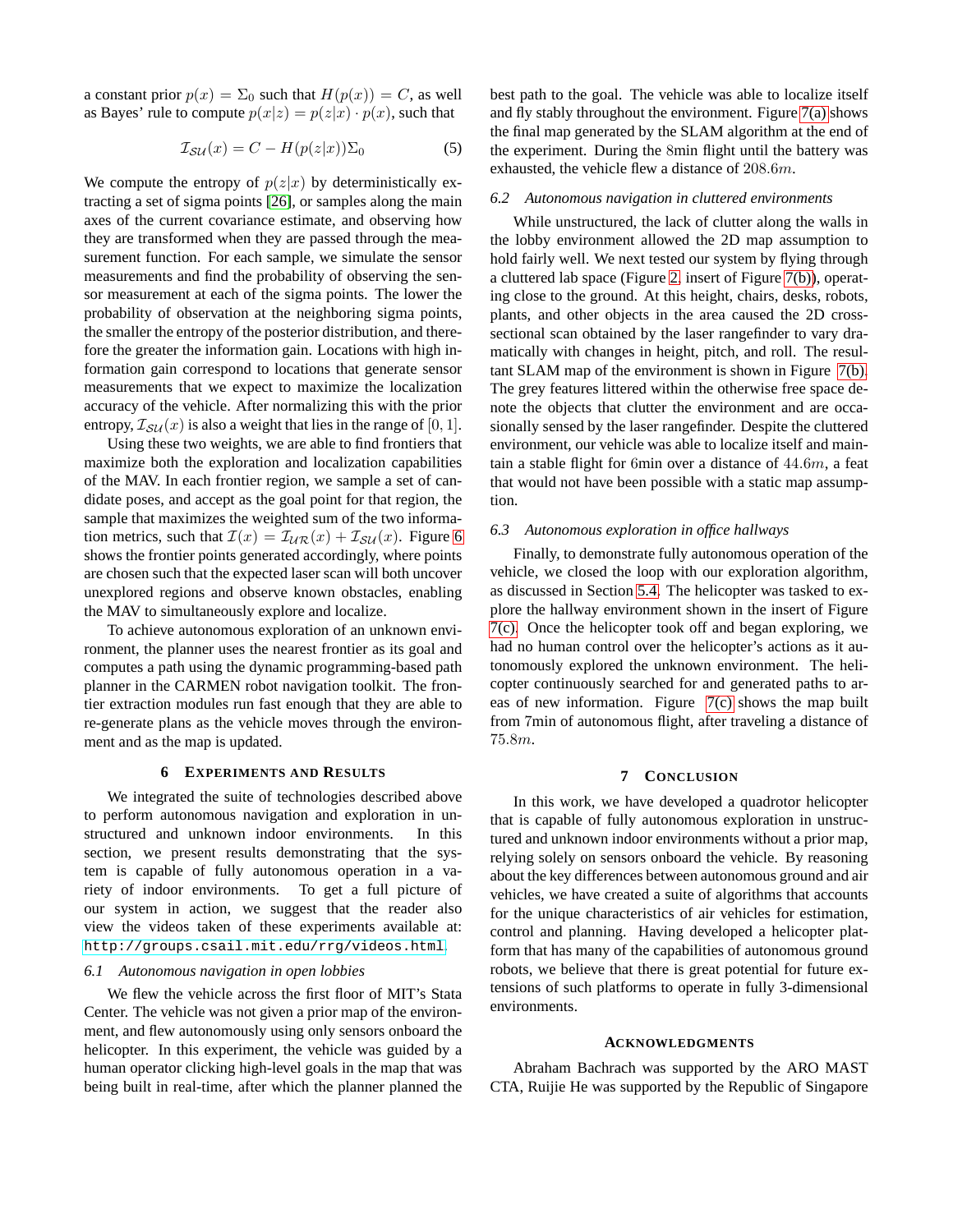

(a) Map of MIT Stata Center, 1st Floor.

<span id="page-8-0"></span>

(b) Map of MIT Stata Center, 3rd Floor. (c) Map of MIT Stata Center, basement.

<span id="page-8-1"></span>Figure 7: (a) Map of the first floor of MIT's Stata center constructed by the vehicle during autonomous flight. (b) Map of a cluttered lab space with significant 3D structure. (c) Map of constrained office hallway generated under completely autonomous exploration. Blue circles indicate goal waypoints clicked by human operator. Red line indicates path traveled based on the vehicle's estimates.

Armed Forces, and Nicholas Roy was supported by NSF Division of Information and Intelligent Systems under grant # 0546467. The authors wish to thank the following people for their support in the project: Giorgio Grisetti, Cyrill Stachniss and Wolfram Burgard provided the GMapping software

<span id="page-8-2"></span>toolkit. Daniel Gurdan, Jan Stumpf and Markus Achtelik provided the quadrotor helicopter and the support of Ascending Technologies. Edwin Olson for providing us with a reference implementation of his scan-matcher. Samuel Prentice and Garrett Hemann assisted with the development of the hard